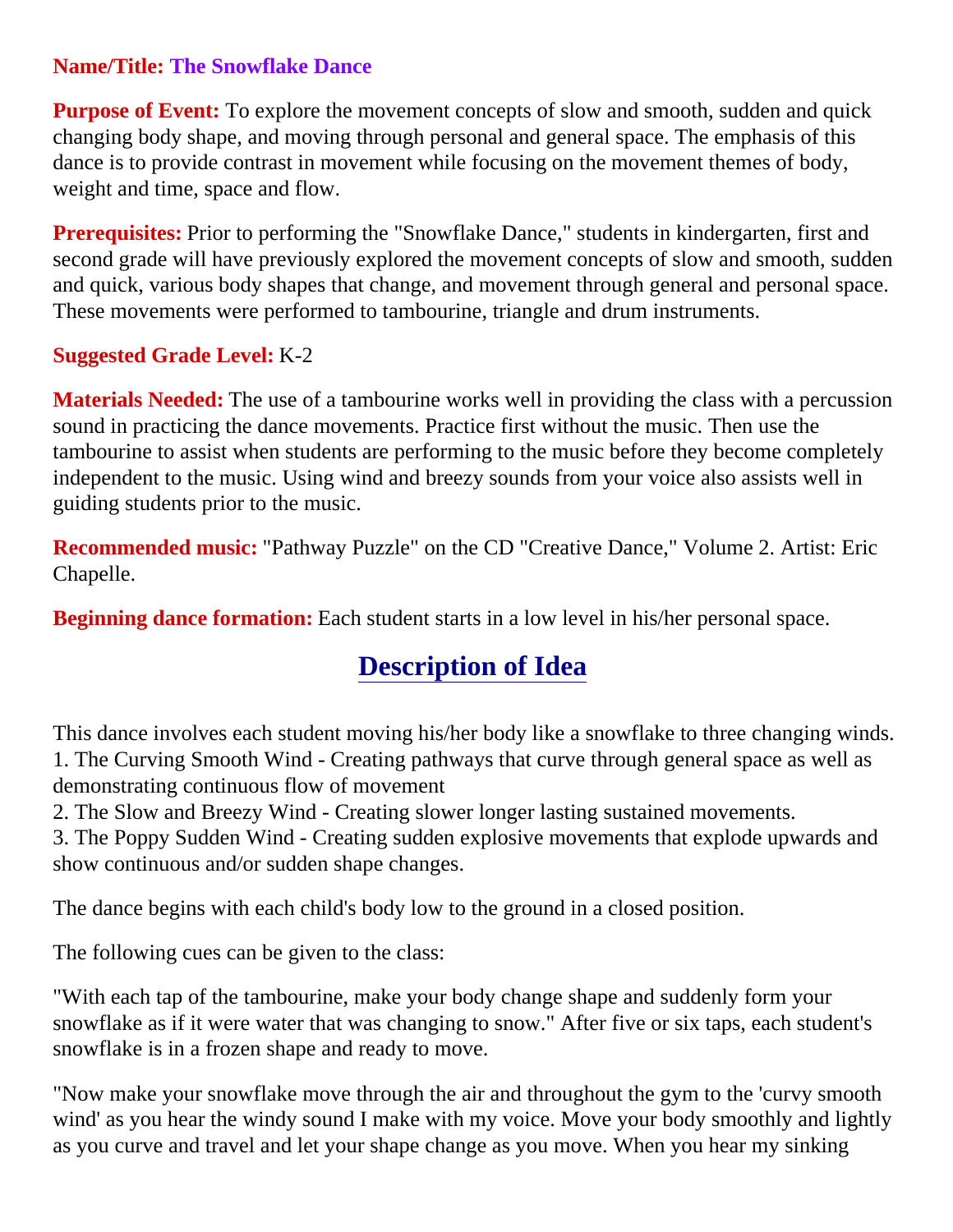sound, close down and sink."

"Now to the breezy sound of my voice, move your body as a snowflake to the 'slow and breezy wind'. Make your body change levels and shapes as it moves slowly through space. Think of long lasting movements that are light and have different shape to them." Students again will sink down to the sinking sound of my voice.

"Here comes the 'poppy sudden wind'. When you hear the quick pop of the tambourine and the sound of my voice, Move your body suddenly with energy and changing shape to each pop. Pop...Pop...Pop...Pop...Pop...Pop...Pop..." Students will again suddenly sink their snowflake down to the sinking down sound with my voice.

After the class has performed this a few times, bring them together and listen to the song, "Pathway Puzzle". Have each student listen closely to the sounds of the three separate winds so he/she can recognize how the sounds contrast to one another.

Now begin the dance again. After students have formed their snowflake shape to the tap of the tambourine have them perform their snowflake dance to the music of the changing winds represented in "Pathway Puzzle". They need to remember to sink down each time according to the sinking sound within the music. Continue to encourage changing shape and speed in movement.

## **Variations:**

As students become more comfortable performing the movements and sequence to this dance, allow them to perform their "Snowflake Dance" as partners or as a small group of snowflakes. They then have to form snowflakes together or separately and move together or separately as they explore the three changing winds. When students perform with other students they tend to become more creative and challenged in body shape, space and changing speed.

#### **Assessment Ideas:**

This dance involves creative movement which is qualitative in it's design. I have students assess one another by half of the class teaching the other half and picking out movements that we practiced in our dance. Having an audience motivates students who like to perform and create. Hearing feedback is valuable to all students as they become better and more challenged within the dance.

#### **Adaptations for Students with Disabilities:**